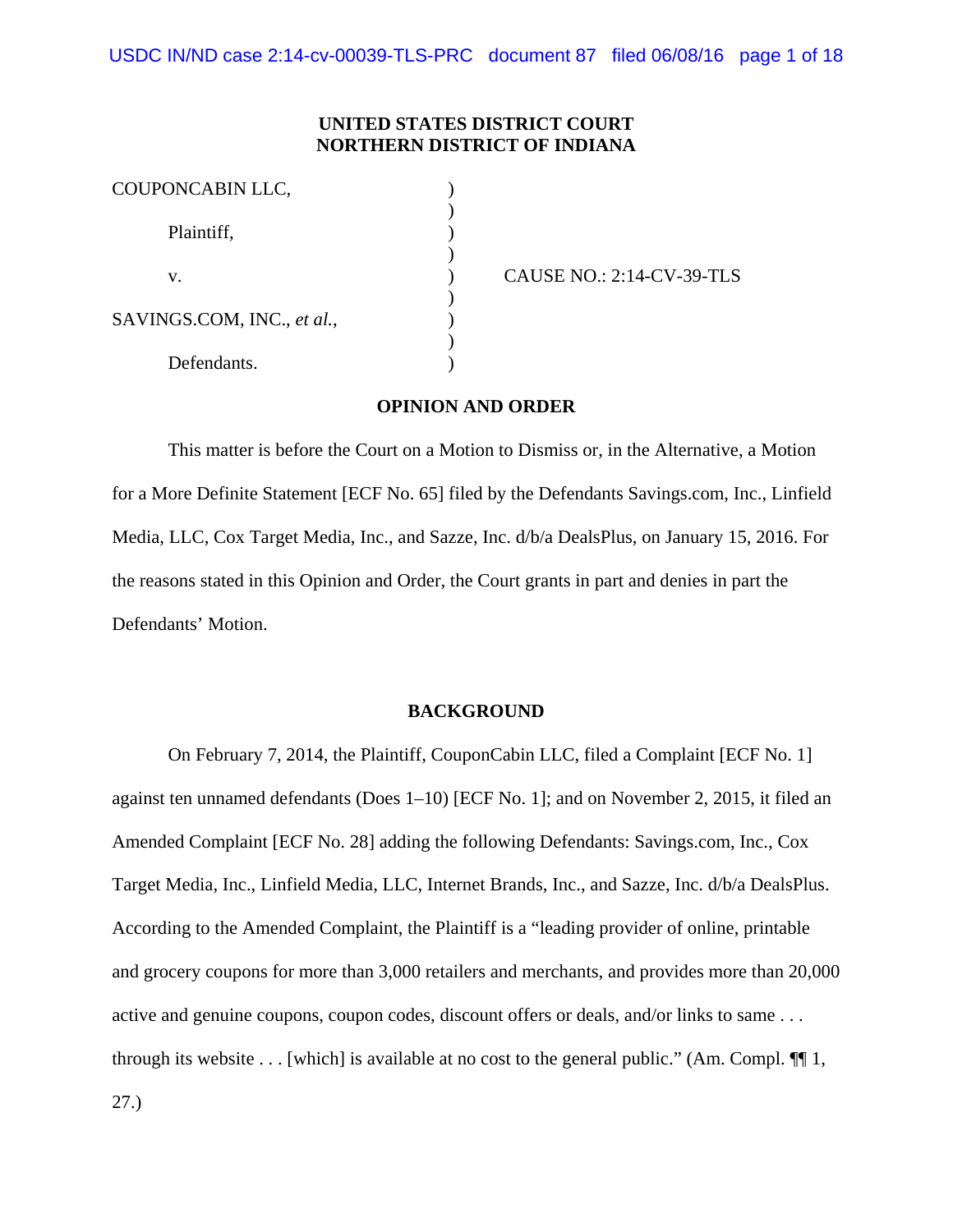In 2013, the Plaintiff launched an investigation in response to "a marked increase in the amount of its unique content appearing on a number of competing websites." (*Id.* at ¶ 3.) The investigation allegedly uncovered the existence of so-called "scraping programs," that were "systematically acquiring data from the [Plaintiff's] website." (*Id.* at ¶¶ 3–4 (describing "scraping programs" as "computer programs that operate to electronically copy, retrieve or otherwise acquire data and information from the websites of others with little or no human interaction.").) The Plaintiff also alleges that the investigation uncovered evidence of "manual scraping," described as "unauthorized and systematic copying, downloading, saving or other misappropriation of . . . website data by human agents." (*Id.* at ¶ 4.)

The Plaintiff claims that, since at least 2013, the Defendants have either manually scraped or employed scraping programs "in order to download, copy and/or record, and/or enable the republishing of . . . data from the [Plaintiff's] website." (*Id.* at ¶ 5.) Such practices allegedly violate the Plaintiff's Terms and Conditions, which appear on the Plaintiff's website and prohibit the "systematic retrieval (including by use or data mining, robots, or other extraction tools) of data or other content from the [Plaintiff's] website." (*Id.* (quoting Ex. A., Pl.'s Terms and Conditions).)

As a result of the investigation, the Plaintiff hired a third-party security provider to "implement[] technological safeguards and barriers" (*Id.* at ¶ 34), which included "block[ing] the access of all traffic, including legitimate users, emanating from certain cloud computing providers and internet service providers identified as being used particularly heavily by the Defendants to conduct scraping activities." (*Id.* at ¶ 35). The Plaintiff also "communicated with each of the Defendants, other than Linfield Media, LLC, to demand that they cease and desist

2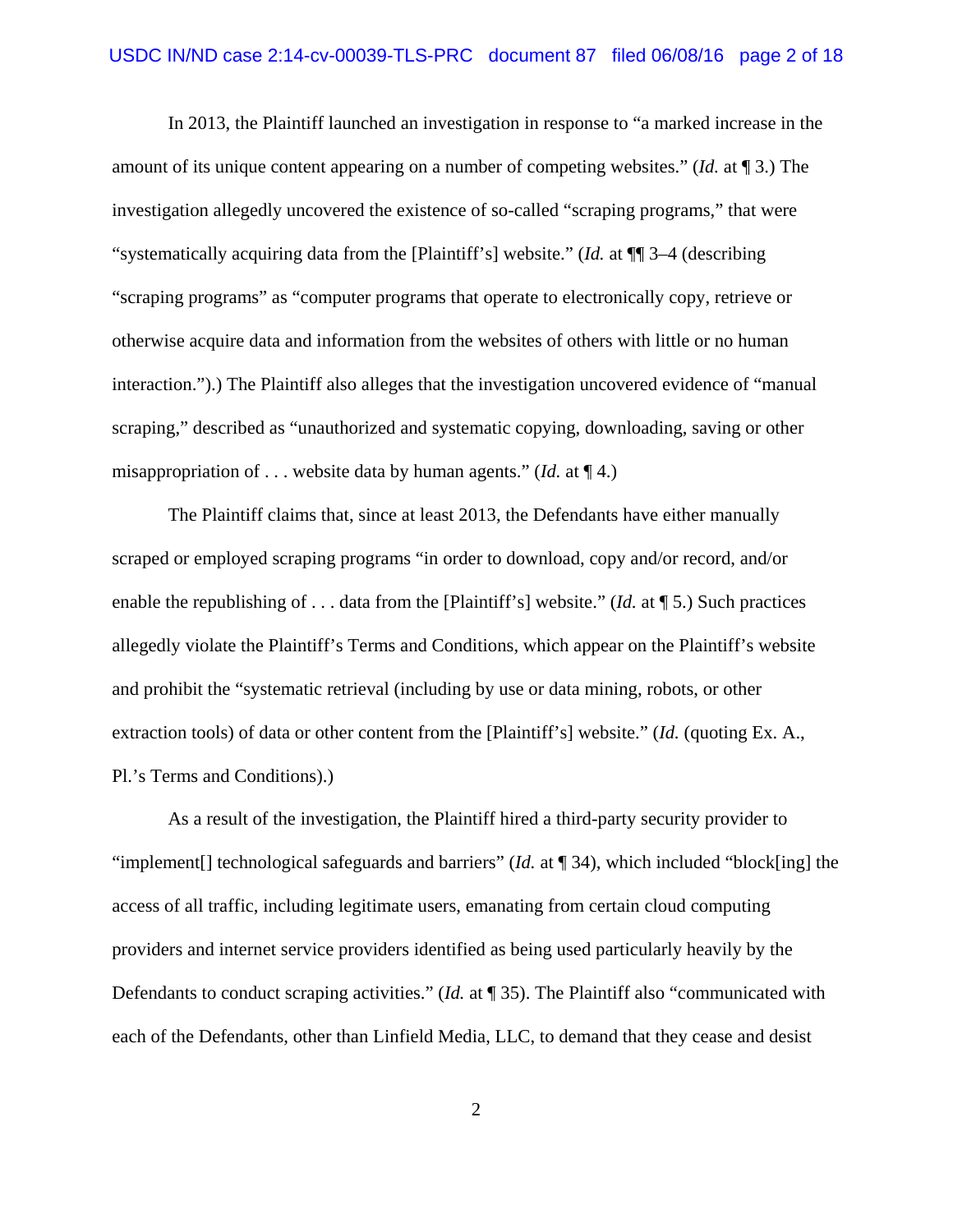their data scraping, misappropriation of Coupon Content or data from the [Plaintiff's] website." (*Id.* at ¶ 74.) However, according to the Plaintiff, "the Defendants knowingly and intentionally circumvented [the Plaintiff's] security measures in order to continue their data scraping activities." (*Id.* at ¶ 40.)

The Plaintiff asserts state and federal claims against the Defendants, including: (1) a violation of the Computer Fraud and Abuse Act, 18 U.S.C. § 1030 *et seq.*; (2) a violation of the Digital Millennium Copyright Act, 17 U.S.C. § 1201 *et seq.*; (3) breach of contract; (4) trespass; and (5) tortious interference. On January 15, 2016, Defendants Savings.com, Inc., Linfield Media, LLC, Cox Target Media, Inc., and Sazze, Inc. d/b/a DealsPlus (collectively, "Defendants") filed a Motion to Dismiss or, in the Alternative, a Motion for a More Definite Statement [ECF No. 65], along with an accompanying Memorandum in Support [ECF No. 66] and exhibit (i.e., screenshots of the Plaintiff's website) [ECF No. 66-1], arguing that the Plaintiff's Amended Complaint should be dismissed in its entirety for failure to state a claim;<sup>1</sup> or alternatively, that the Plaintiff must provide a more definite statement under Federal Rule of Civil Procedure 12(e). On February 8, 2016, the Plaintiff filed a Response [ECF No. 69], and on March 3, 2016, the Defendants filed a Reply [ECF No. 78].<sup>2</sup> The Motion is now fully briefed and

<sup>&</sup>lt;sup>1</sup>The Defendants do not challenge the Plaintiff's state claims for trespass and tortious interference on the basis of Rule  $12(b)(6)$ ; but instead, on the basis that a district court may decline to exercise supplemental jurisdiction if "the district court has dismissed all claims over which it has original jurisdiction." 28 U.S.C. § 1367(c)(3); *see also Groce v. Eli Lilly & Co.*, 193 F.3d 496, 501 (7th Cir. 1999) (noting that established law of this circuit is that the "usual practice" is to dismiss without prejudice state supplemental claims whenever all federal claims have been dismissed before trial).

 $2$ On April 13, 2016, the Defendants filed a Notice of Recent Decision [ECF No. 79], indicating that the Seventh Circuit affirmed *Sgouros v. TransUnion Corp*, No. 14 C 1850, 2015 WL 507584 (N.D. Ill. Feb. 5, 2015), which the Defendants cite in their Memorandum. *See Sgouros v. TransUnion Corp.*, 817 F.3d 1029 (7th Cir. 2016).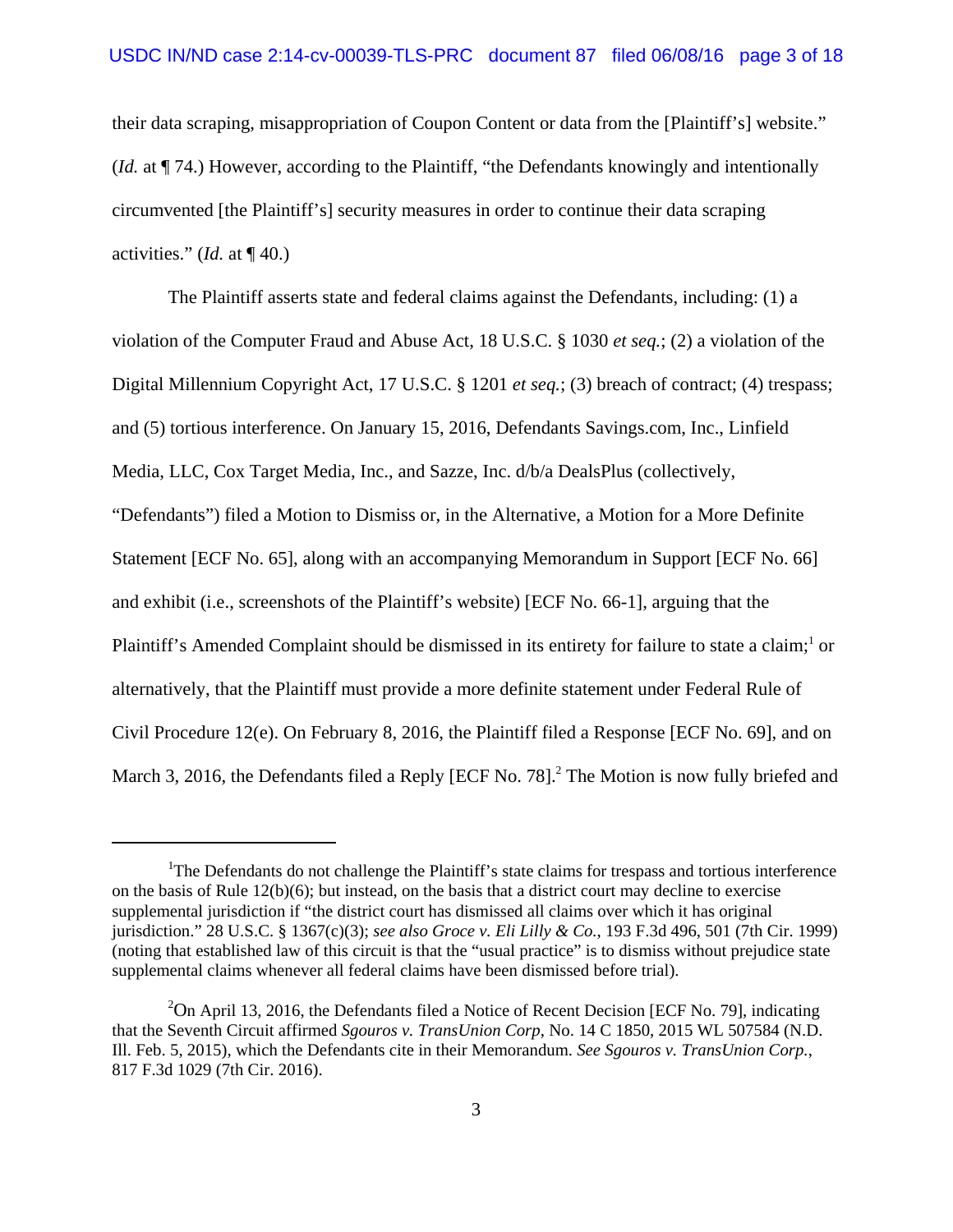ripe for ruling.

#### **DISCUSSION**

# **I. Rule 12(b)(6) Motion to Dismiss**

A motion to dismiss pursuant to Federal Rule of Civil Procedure 12(b)(6) tests the sufficiency of the complaint and not the merits of the suit. *Gibson v. City of Chi.*, 910 F.2d 1510, 1520 (7th Cir. 1990). The court presumes all well-pleaded allegations to be true, views them in the light most favorable to the plaintiff, and accepts as true all reasonable inferences to be drawn from the allegations. *Whirlpool Fin. Corp. v. GN Holdings, Inc.*, 67 F.3d 605, 608 (7th Cir. 1995).

The Supreme Court has articulated the following standard regarding factual allegations that are required to survive dismissal:

While a complaint attacked by a Rule 12(b)(6) motion to dismiss does not need detailed factual allegations, a plaintiff's obligation to provide the 'grounds' of his 'entitlement to relief' requires more than labels and conclusions, and a formulaic recitation of the elements of a cause of action will not do. Factual allegations must be enough to raise a right to relief above the speculative level, on the assumption that all the allegations in the complaint are true (even if doubtful in fact).

*Bell Atl. Corp. v. Twombly*, 550 U.S. 544, 555 (2007) (internal quotation marks, ellipsis, citations, and footnote omitted). A complaint must contain sufficient factual matter to "state a claim to relief that is plausible on its face." *Id.* at 570. "A claim has facial plausibility when the plaintiff pleads factual content that allows the court to draw the reasonable inference that the defendant is liable for the misconduct alleged." *Ashcroft v. Iqbal*, 556 U.S. 662, 678 (2009) (citing *Twombly*, 550 U.S. at 556).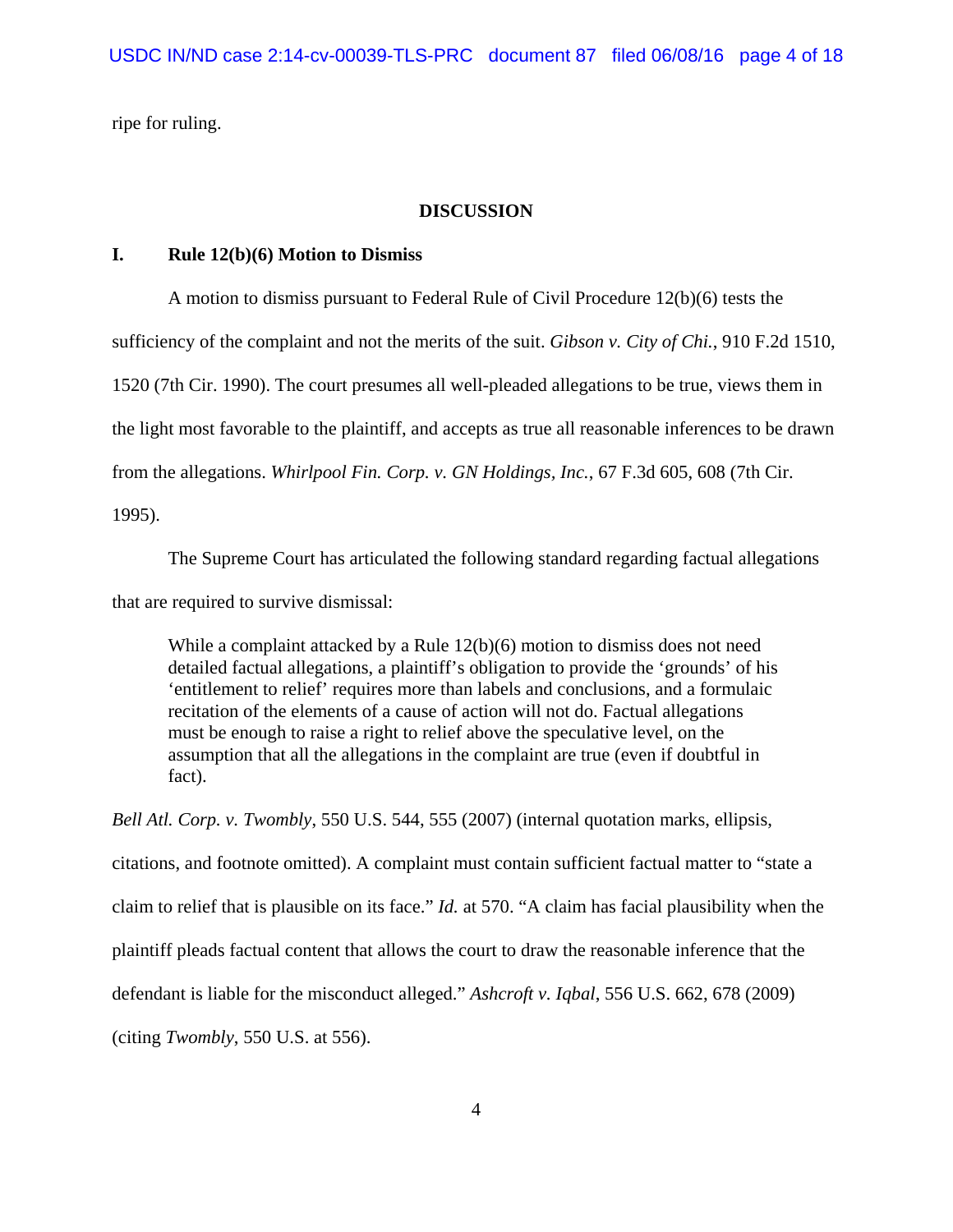Additionally, pursuant to Rule 12(d), a motion to dismiss for failure to state a claim that includes matters outside of the pleadings must be treated as a motion for summary judgment under Rule 56. *See, e.g., Levenstein v. Salafsky*, 164 F.3d 345, 347 (7th Cir. 1998). However, a court is not required to convert a motion to dismiss to a motion for summary judgment if the additional documents it considers are referenced in the complaint and are central to the claim. *Citadel Grp. v. Wash. Reg'l Med. Ctr.*, 692 F.3d 580, 591 (7th Cir. 2012). "Such documents may permit the court to determine that the plaintiff is not entitled to judgment." *Reger Dev., LLC v. Nat'l City Bank*, 592 F.3d 759, 764 (7th Cir. 2010) (citing *Hecker v. Deere & Co.*, 556 F.3d 575, 588 (7th Cir. 2009)). Because the Plaintiff's website is referenced in the Complaint and is central to the Plaintiff's claim, the Court will consider the Defendants' exhibit [ECF No. 66-1] in conjunction with the pleadings.

### **A. Computer Fraud and Abuse Act (CFAA) Claim (Count I)**

The CFAA imposes both civil and criminal liability for the unauthorized access of electronic data. 18 U.S.C. § 1030(a)(1–7). Of relevance here, an individual violates the CFAA if he "intentionally accesses a computer without authorization or exceeds authorized access and thereby obtains . . . information from any protected computer." § 1030(a)(2); *see Motorola, Inc. v. Lemko Corp.*, 609 F. Supp. 2d 760, 766 (N.D. Ill. 2009) ("The elements of a section  $1030(a)(2)$  violation . . . include (1) intentional access of a computer, (2) without or in excess of authorization, (3) whereby the defendant obtains information from the protected computer."). The CFAA does not define "without authorization"; although it does define "exceeds authorized access," as "to access a computer with authorization and to use such access to obtain or alter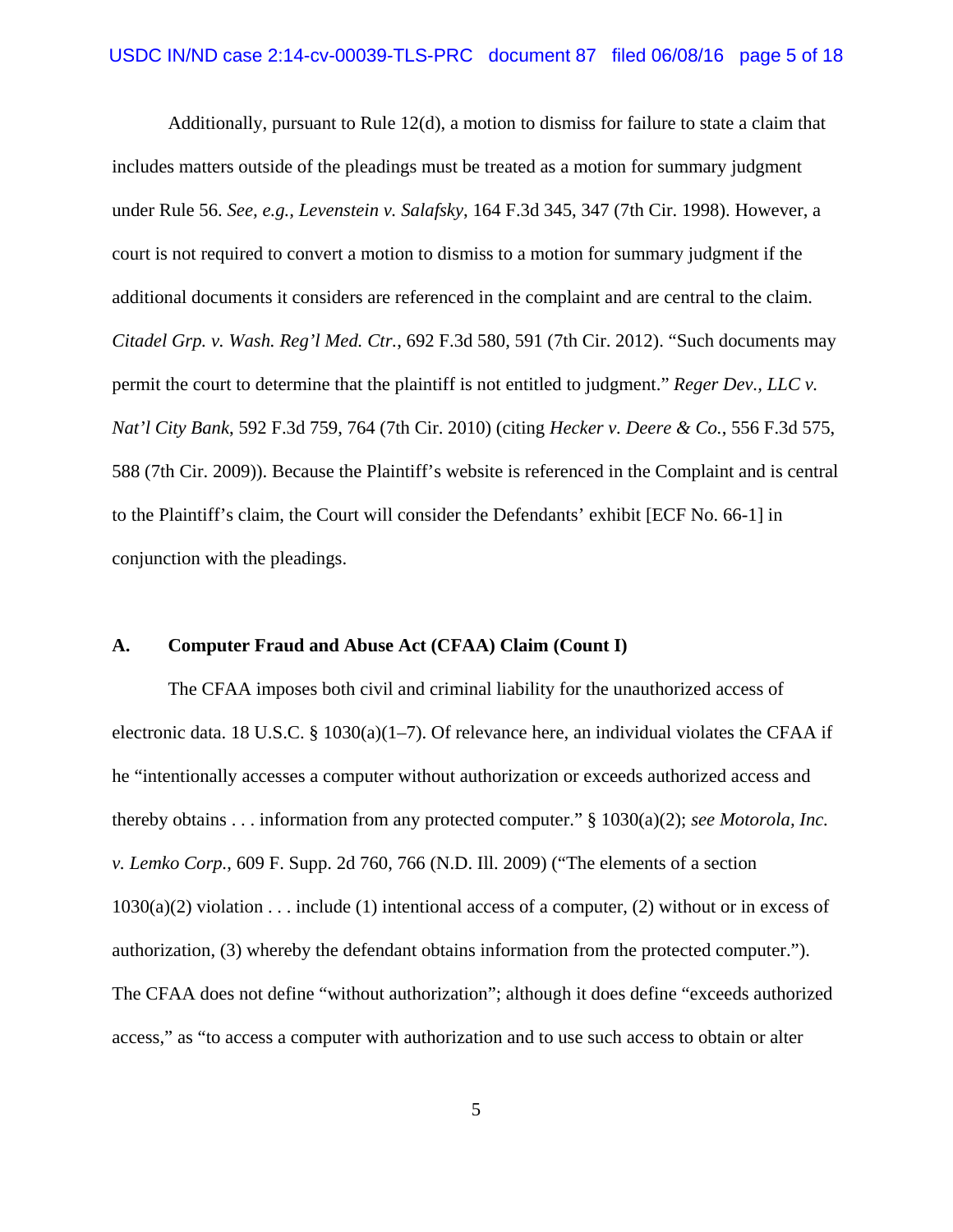information in the computer that the accesser is not entitled so to obtain or alter." 18 U.S.C.  $§ 1030(e)(6).$ 

In seeking dismissal, the Defendants note that liability under  $\S$  1030(a)(2) is triggered by the unauthorized *access* of electronic data—not by the unauthorized *use* of such data. Def.'s Br. 7–9 (citing *Bittman v. Fox*, 107 F. Supp. 3d 896, 900–901 (N.D. Ill. 2015) ("The statutory purpose of the CFAA is to punish trespassers and hackers."), *CollegeSource, Inc. v. AcademyOne, Inc.*, Civil Action No. 10-3542, 2012 WL 5269213, at \*14 (E.D. Pa. Oct. 25, 2012) ("The CFAA protects against unauthorized access rather than unauthorized use"), and *Koch Indus., Inc. v. Does*, No. 2:10CV1275DAK, 2011 WL 1775765, at \*8 (D. Utah May 9, 2011) (noting that "[a] majority of courts have concluded" that claims of unauthorized use "lie outside the scope of the CFAA."). According to the Defendants, because the Plaintiff alleges the "scraping" of electronic data that is publicly accessible, it is attempting to hold the Defendants liable for the unauthorized *use* of electronic data.

The Plaintiff counters, in essence, that liability turns on the Court's interpretation of the term "without authorization"—and in particular, whether a party acts "without authorization" when permission to access a public website has been affirmatively restricted or revoked. Recall that in the Amended Complaint, the Plaintiff claims that it undertook affirmative steps to restrict and/or revoke the Defendants' access to its website by "block[ing] the access of all traffic, including legitimate users, emanating from certain cloud computing providers and internet service providers identified as being used particularly heavily by the Defendants to conduct scraping activities" and by "communicat[ing] with each of the Defendants, other than Linfield Media, LLC, to demand that they cease and desist their data scraping, misappropriation of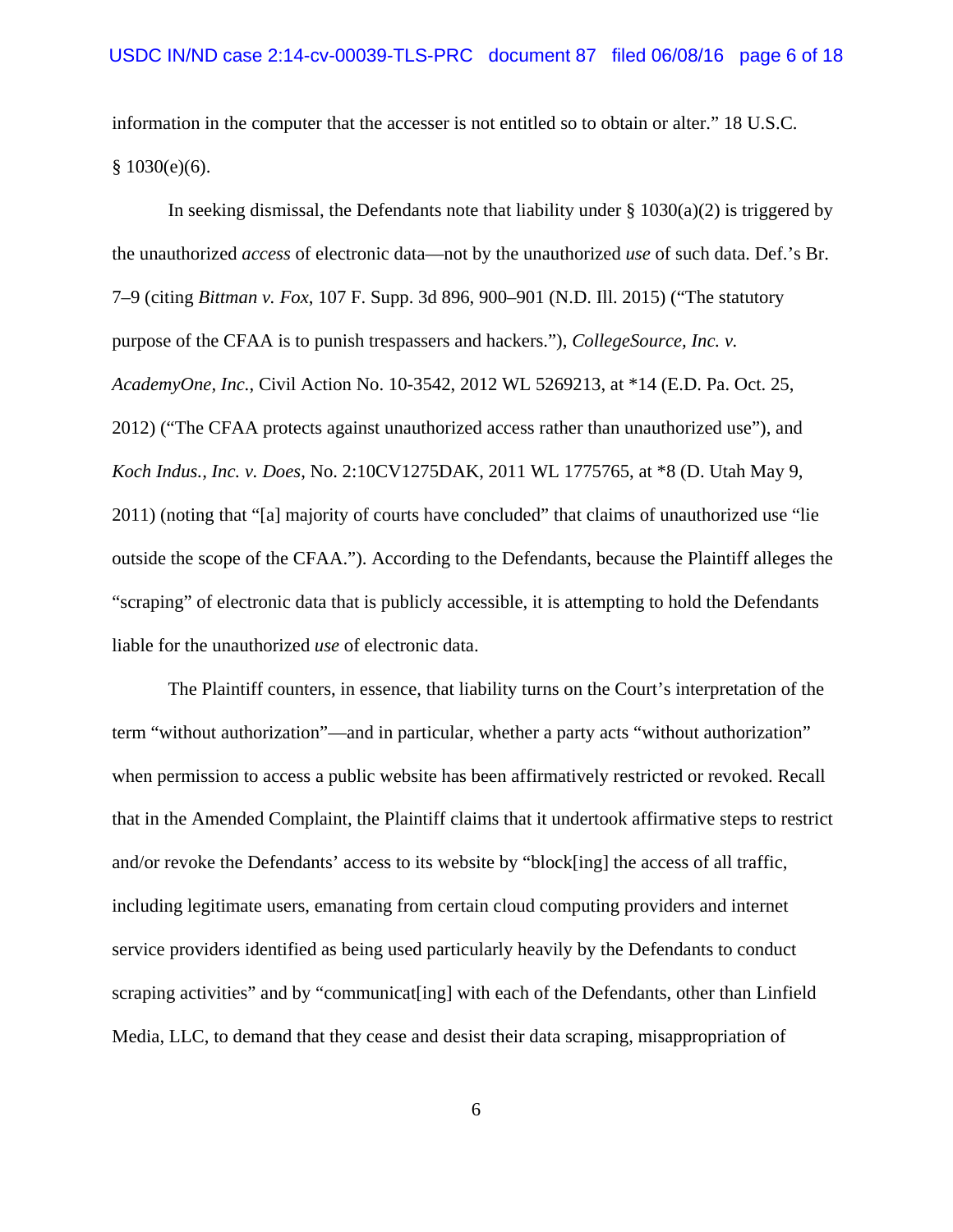Coupon Content or data from the [Plaintiff's] website." (Am Compl. ¶¶ 35, 74); *see also id.* at ¶ 40 (alleging that "[s]ometime after [the Plaintiff] blocked the Defendants from accessing the [Plaintiff's] website, the Defendants knowingly and intentionally circumvented [the Plaintiff's] security measures in order to continue their data scraping activities.").

Because the CFAA does not define "authorization," the Court must give the term its "'ordinary and plain meaning.'" *United States v. Patel*, 778 F.3d 607, 613 (7th Cir. 2015) (quoting *Sanders v. Jackson*, 209 F.3d 998, 1000 (7th Cir. 2000) (noting that "[w]e frequently look to dictionaries to determine the plain meaning of words, and in particular we look at how a phrase was defined at the time the statute was drafted and enacted.")). The Oxford English Dictionary defines "Authorization" as "[t]he action of authorizing a person or thing" or "formal permission or approval." Authorization, oed.com,

http://www.oed.com/view/Entry/13351?redirectedFrom=authorization#eid (last visited June 7, 2016). Moreover, the term, "authorize," ordinarily means "to give official permission for or formal approval to (an action, undertaking, etc.)" or "to approve, sanction." Authorize, oed.com, http://www.oed.com/view/Entry/13352?redirectedFrom=authorize#eid (last visited June 7, 2016). Therefore, based on the ordinary and plain meaning of "authorization," to act "without authorization" is to act without formal permission or approval.

A review of case law shows that several district courts have adopted a similar interpretation of "without authorization" when confronting nearly identical facts. For example, in *Craigslist Inc. v. 3Taps Inc.*, 964 F. Supp. 2d 1178 (N.D. Cal. 2013), a defendant accessed the plaintiff's public website even after the plaintiff sent cease-and-desist letters and blocked the defendant's IP addresses. *Id.* at 1180–81. In finding that the defendant acted "without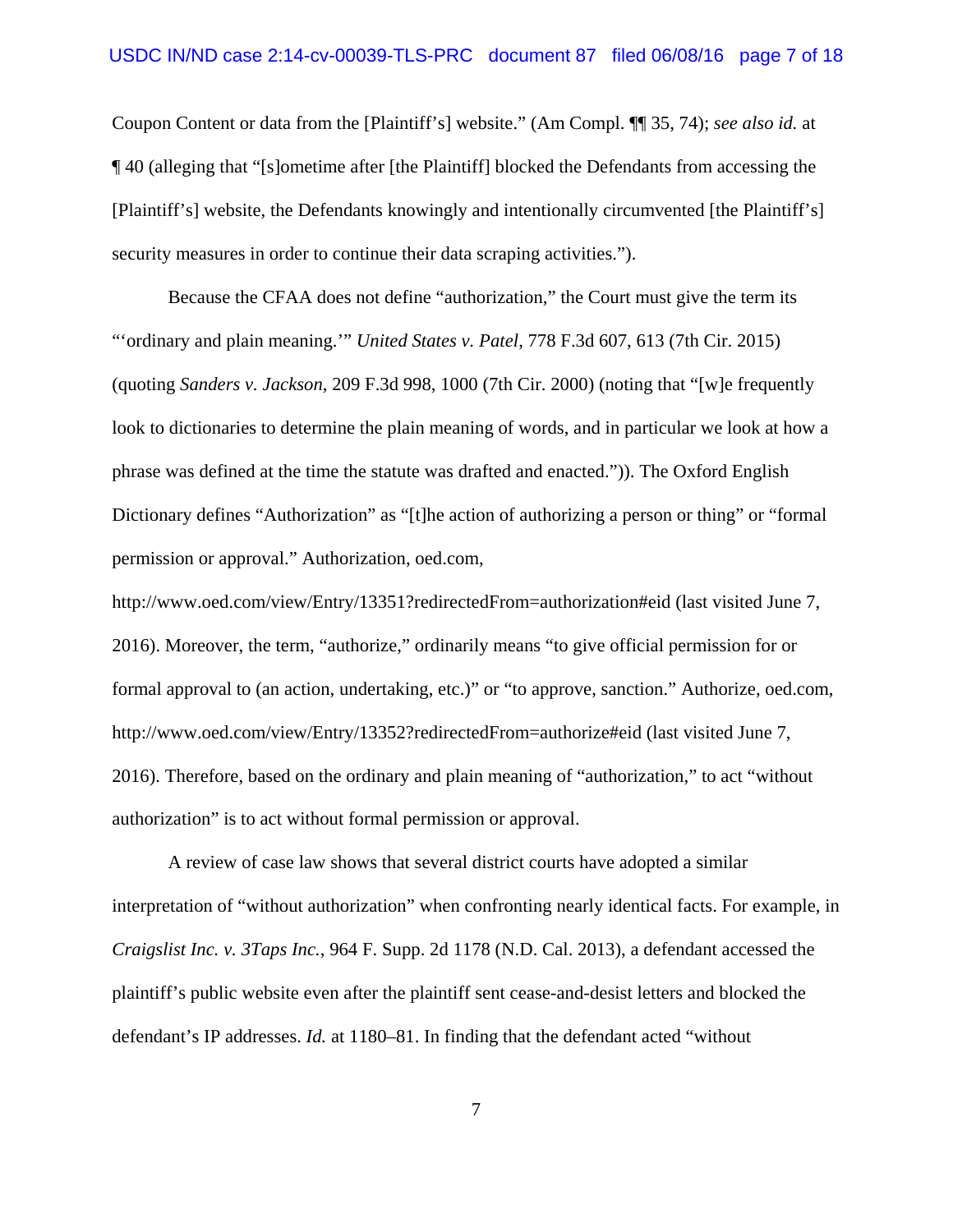authorization" under the CFAA, the court explained that although the plaintiff "gave the world permission (i.e., 'authorization') to access the public information on its public website . . . it rescinded that permission for [the defendant]. Further access by [the defendant] after that rescission was 'without authorization.'" *Id.* at 1184; *see also Facebook, Inc. v. Grunin*, 77 F. Supp. 3d 965, 973 (N.D. Cal. 2015) (finding that a defendant acted "without authorization" under the CFAA when he continued to access Facebook's site, even after Facebook "implemented a complete access restriction by sending [the defendant] two cease-and-desist letters and by taking technical measures to block his access."); *Sw. Airlines v. Farechase*, 318 F. Supp. 2d 435, 439–40 (N.D. Tex. 2004) (finding that a plaintiff plausibly alleged a CFAA claim when Southwest "directly informed" the defendant that its scraping activity violated the Use Agreement on Southwest's website, which was "accessible from all pages on the website," as well as via "direct repeated warnings and requests to stop scraping.") (internal quotation marks and citation omitted); *cf QVC, Inc. v. Resultly, LLC*, —F. Supp. 3d—, 2016 WL 521197, at \*13 (E.D. Pa. Feb. 10. 2016) (noting that, in determining whether the defendant acted "without authorization," the "relevant question is not whether [the defendant] was granted permission to access the information on QVC.com, but whether that authorization was ever rescinded or limited in a way that would put [the defendant] on notice that it was not authorized to access information it was otherwise entitled to access.").

Guidance as to the meaning of "without authorization" is also found in CFAA cases involving employer-employee relationships. Notably, in *International Airport Centers, L.L.C. v. Citrin*, 440 F.3d 418 (7th Cir. 2006), the Seventh Circuit found that an employee acted "without authorization" despite the absence of any "hacking" or other techniques aimed at penetrating a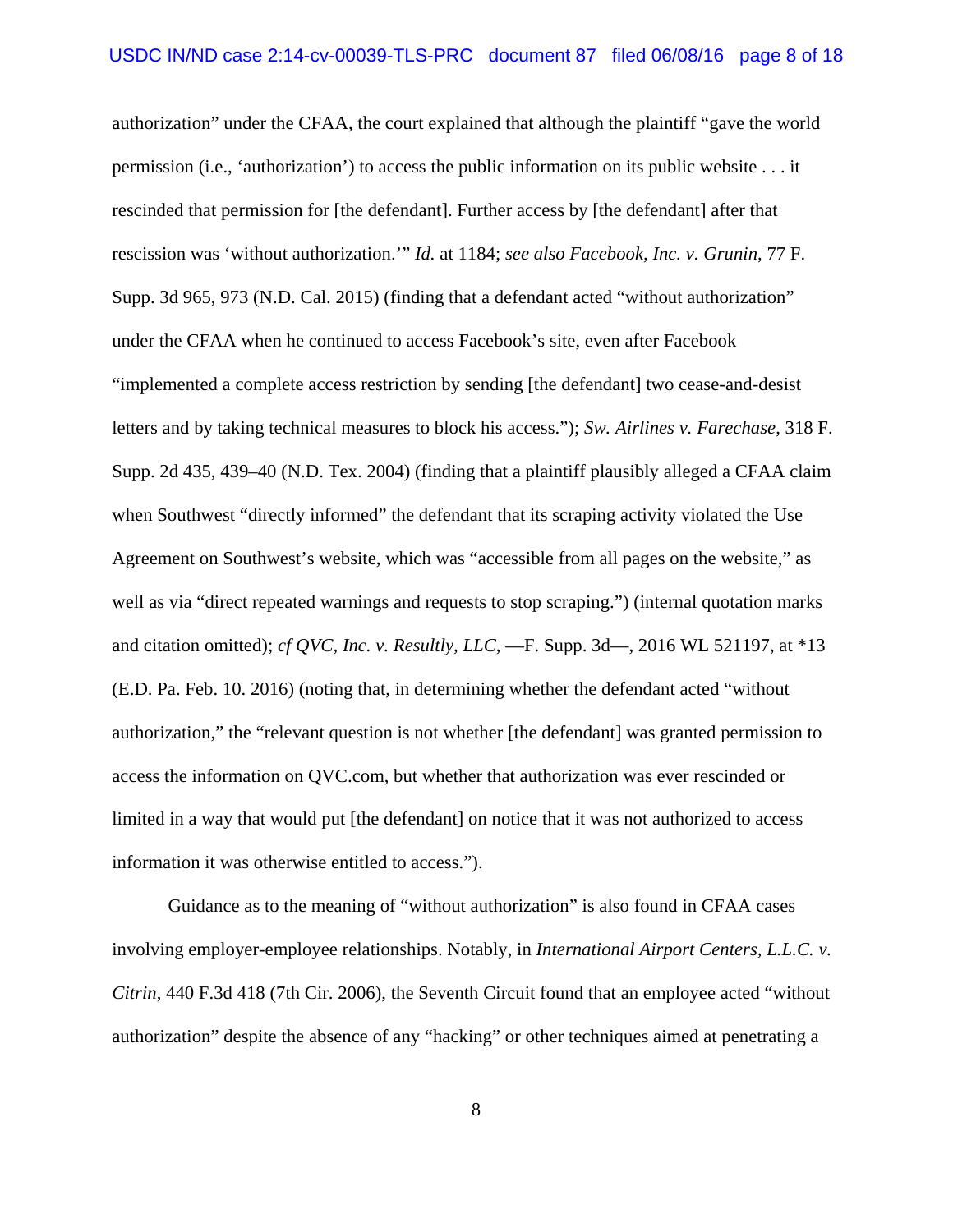secure computer or network on the part of the employee. *Id.* at 420 (finding that even though an employee was authorized to use his employer's laptop in a general sense, the defendant's "authorization to access the laptop terminated when, having already engaged in misconduct and decided to quit . . . he resolved to destroy files that incriminated himself and other files that were the property of his employer, in violation of the duty of loyalty that agency law imposes on an employee.") (citation omitted); *cf. LVRC Holdings LLC v. Brekka*, 581 F.3d 1127, 1133–34 (9th Cir. 2009) ("[A] person uses a computer 'without authorization' . . . when the person has not received permission to use the computer for any purpose (such as when a hacker accesses someone's computer without any permission), or when the employer has rescinded permission to access someone's computer and the defendant uses the computer anyway.")

Thus, given the "ordinary and plain meaning" of "authorization," coupled with the case law described above, the Court is persuaded that CFAA liability may exist in certain situations where a party's authorization to access electronic data—including publicly accessible electronic data—has been affirmatively rescinded or revoked. By alleging that the Defendants knowingly and intentionally circumvented the Plaintiff's security measures after the Plaintiff blocked access from certain cloud computing/internet service providers and communicated with the Defendants by demanding that they cease and desist scraping-related activities, the Plaintiff has pled enough facts to survive dismissal. The Motion to Dismiss, as it relates to Count I, is denied.

### **B. Digital Millennium Copyright Act (DMCA) Claim (Count II)**

Next, the Plaintiff alleges that the Defendants violated the DMCA, 17 U.S.C. § 1201 *et seq.*, which provides both civil and criminal liability "'to protect [copyright owners'] works from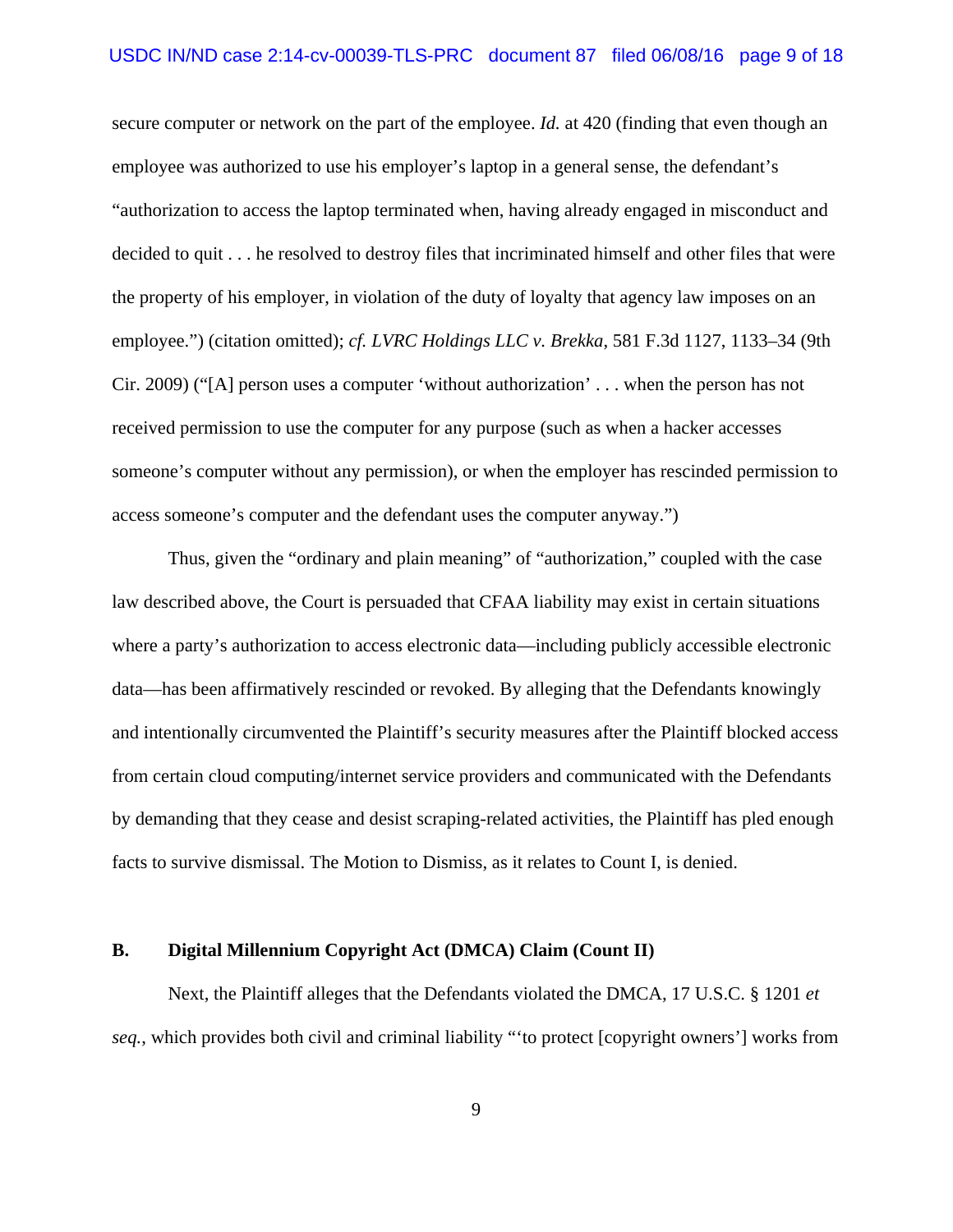piracy behind digital walls such as encryption codes or password protections.'" *Microsoft Corp. v. AT&T Corp.*, 550 U.S. 437, 458 (2007) (quoting *Universal City Studios, Inc. v. Corley*, 273 F.3d 429, 435 (2d Cir. 2001)). Of relevance here, the DMCA contains three provisions aimed at combating the circumvention of technical measures implemented by copyright owners: (1) § 1201(a)(1)(A), which prohibits "circumvent[ing] a technological measure that effectively controls access to a work protected under [the Copyright Act]"; (2)  $\S$  1201(a)(2), which prohibits trafficking in technology that circumvents a technological measure that "effectively controls access" to a copyrighted work; and (3)  $\S$  1201(b)(1), which prohibits trafficking in technology that circumvents a technological measure that "effectively protects" a copyright owner's right.

Based on the briefing, the Plaintiff appears to be alleging a DMCA claim under sections 1201(a)(1)(A) and 1201(a)(2). In *Chamberlain Group v. Skylink Technologies, Inc.*, 381 F.3d 1178 (Fed. Cir. 2004), the Federal Circuit found that a plaintiff alleging a violation of § 1201(a) must prove the following:

(1) ownership of a valid copyright on a work, (2) effectively controlled by a technological measure, which has been circumvented, (3) that third parties can now access (4) without authorization, in a manner that (5) infringes or facilitates infringing a right protected by the Copyright Act, because of a product that (6) the defendant either (I) designed or produced primarily for circumvention; (ii) made available despite only limited commercial significance other than circumvention; or (iii) marketed for use in circumvention of the controlling technological measure. A plaintiff incapable of establishing any one of elements (1) through (5) will have failed to prove a prima facie case. A plaintiff capable of proving elements (1) through  $(5)$  need prove only one of  $(6)(I)$ ,  $(ii)$ , or  $(iii)$  to shift the burden back to the defendant. At that point, the various affirmative defenses enumerated throughout § 1201 become relevant.

381 F.3d 1178, 1203 (italics omitted) (on appeal from the Northern District of Illinois and applying Seventh Circuit law); *see also Storage Tech. Corp. v. Custom Hardware Eng'g & Consulting, Inc.*, 421 F.3d 1307, 1318 (Fed. Cir. 2005) (same). To "'circumvent a technological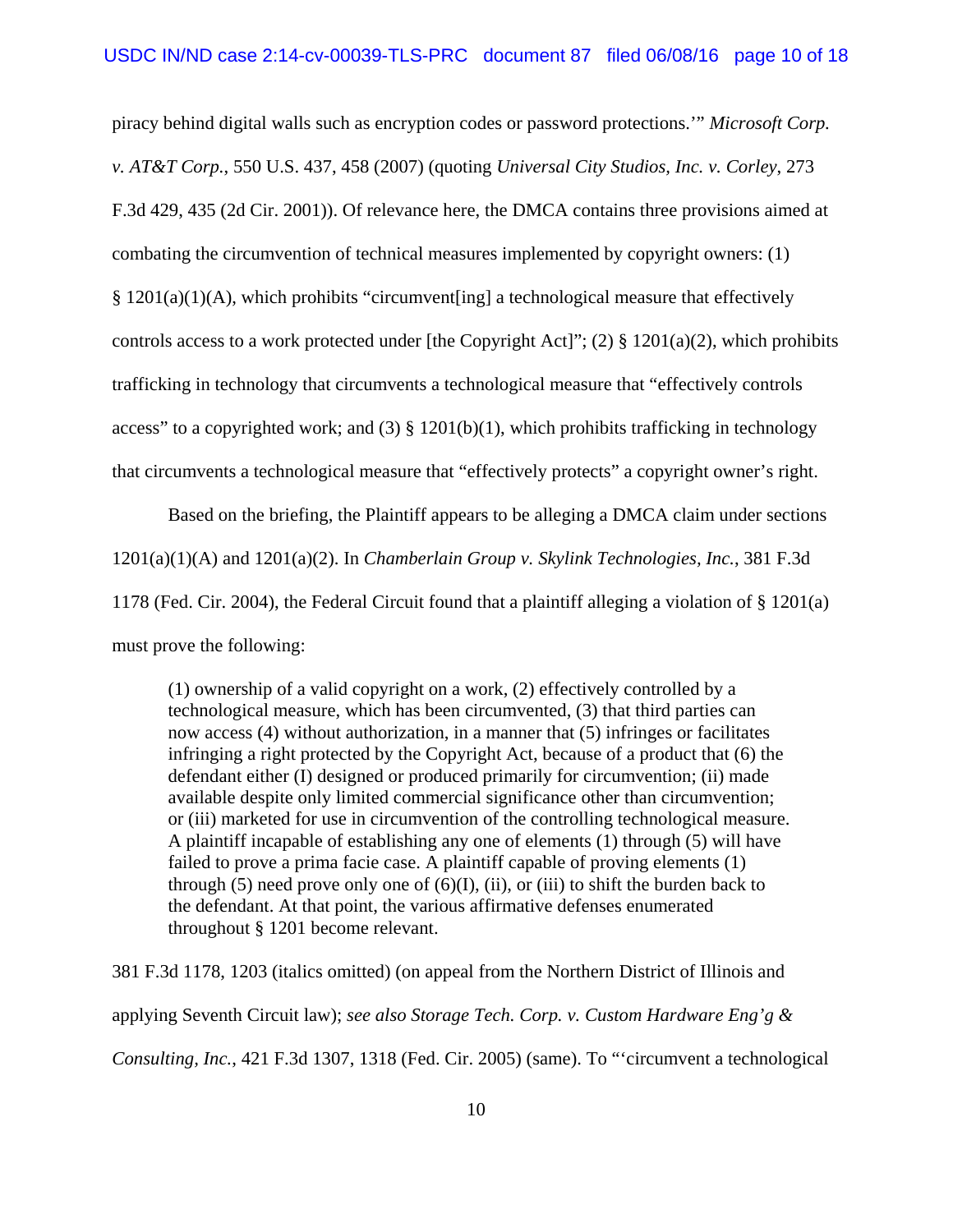measure' means to descramble a scrambled work, to decrypt an encrypted work, or otherwise to avoid, bypass, remove, deactivate, or impair a technological measure, without the authority of the copyright owner."  $\S$  1201(a)(3)(A). Further, "a technological measure 'effectively controls access to a work' if the measure, in the ordinary course of its operation, requires the application of information, or a process or a treatment, with the authority of the copyright owner, to gain access to the work."  $\S$  1201(a)(3)(B).

Notably, in *Chamberlain*, a violation of § 1201(a) requires a plaintiff to show that "the access resulting from the circumvention of the technological measure [was] in a manner that 'infringes or facilitates infringing a right protected by the Copyright Act.'" *Nordstrom Consulting, Inc. v. M&S Techs., Inc.*, No. 06 C 3234, 2008 WL 623660, at \*8 (N.D. Ill. 2008) (quoting *Chamberlain*, 381 F.3d at 1203). Thus, "[a] copyright owner seeking to impose liability on an accused circumventor must demonstrate a reasonable relationship between the circumvention at issue and a use relating to a property right for which the Copyright Act permits the copyright owner to withhold authorization." *Chamberlain*, 381 F.3d at 1204. *Chamberlain*'*s* so-called "infringement nexus requirement" has been adopted by several courts, including district courts in this Circuit. *See, e.g., Nordstrom,* 2008 WL 623660, at \*8; *Agfa Monotype Corp. v. Adobe Sys.*, 404 F. Supp. 2d 1030, 1034–35 (N.D. Ill. 2005); *accord Universal City Studios*, 273 F.3d at 435 (explaining that Congress enacted the DMCA to help copyright owners protect their works from piracy); *but see MDY Indus., LLC v. Blizzard Entm't, Inc.*, 629 F.3d 928, 948–52 (9th Cir. 2010) (rejecting *Chamberlain* and finding that only an incidental relation must exist between circumvention and copyright infringement).

The Defendants urge the Court to adopt *Chamberlain*, arguing that dismissal is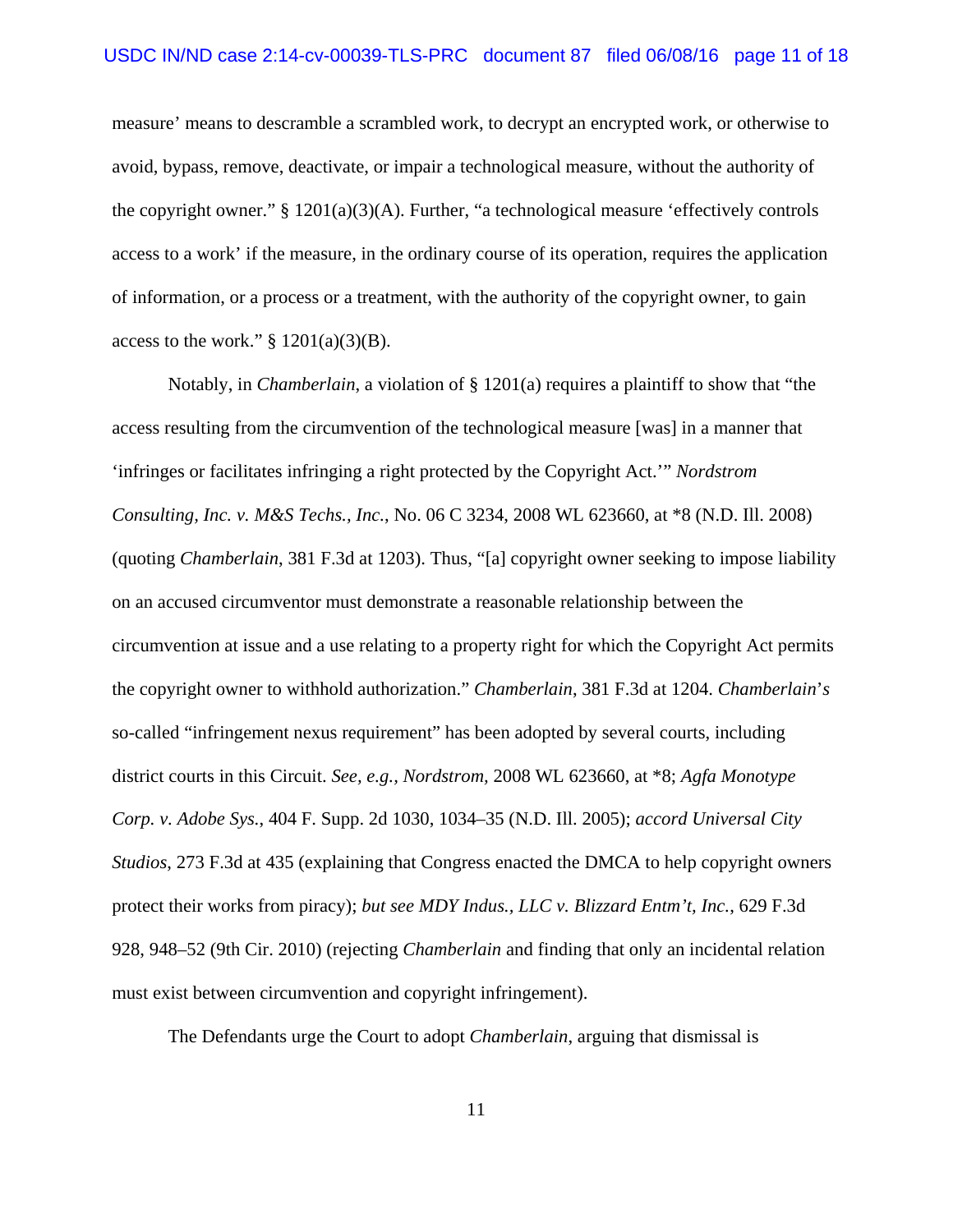appropriate because the Plaintiff fails to allege a sufficient nexus between the circumvention at issue and copyright infringement. Alternatively, the Defendants argue that the Plaintiff fails to allege facts demonstrating that a copyrighted work was "effectively controlled" by a technological measure.

Notwithstanding the potential application of *Chamberlain*'*s* "infringement nexus requirement," dismissal is appropriate here because the Plaintiff has not pled sufficient facts to show that its copyrighted work was "effectively controlled" by a technological measure. Again, a technological measure effectively controls access to a work "if the measure, in the ordinary course of its operation, requires the application of information, or a process or a treatment, with the authority of the copyright owner, to gain access to the work."  $\S$  1201(a)(3)(B). Although the Plaintiff alleges that it implemented "technological safeguards and barriers" to control access to its website (Am. Compl. at ¶ 34), it also alleges that the Defendants continued their scraping activity by accessing the Plaintiff's website "using a variety of servers and/or internet service providers throughout the United States and/or from outside the United States" (*id.* at ¶ 44). In other words, even after the Plaintiff's implementation of "technological safeguards and barriers," its website remains accessible to users of servers and/or internet service providers that have not been blocked by the Plaintiff's technology. *See Lexmark Int'l, Inc. v. Static Control Components, Inc.*, 387 F.3d 522, 547 (6th Cir. 2004) ("Just as one would not say that a lock on the back door of a house 'controls access' to a house whose front door does not contain a lock ... it does not make sense to say that  $\lceil \frac{8}{9} \cdot 1201(a) \rceil$  of the DMCA applies to otherwise-readily-accessible copyrighted works."); Theresa M. Troupson, *Yes, It's Illegal to Cheat a Paywall: Access Rights and the DMCA's Anticircumvention Provision*, 90 N.Y.U. L.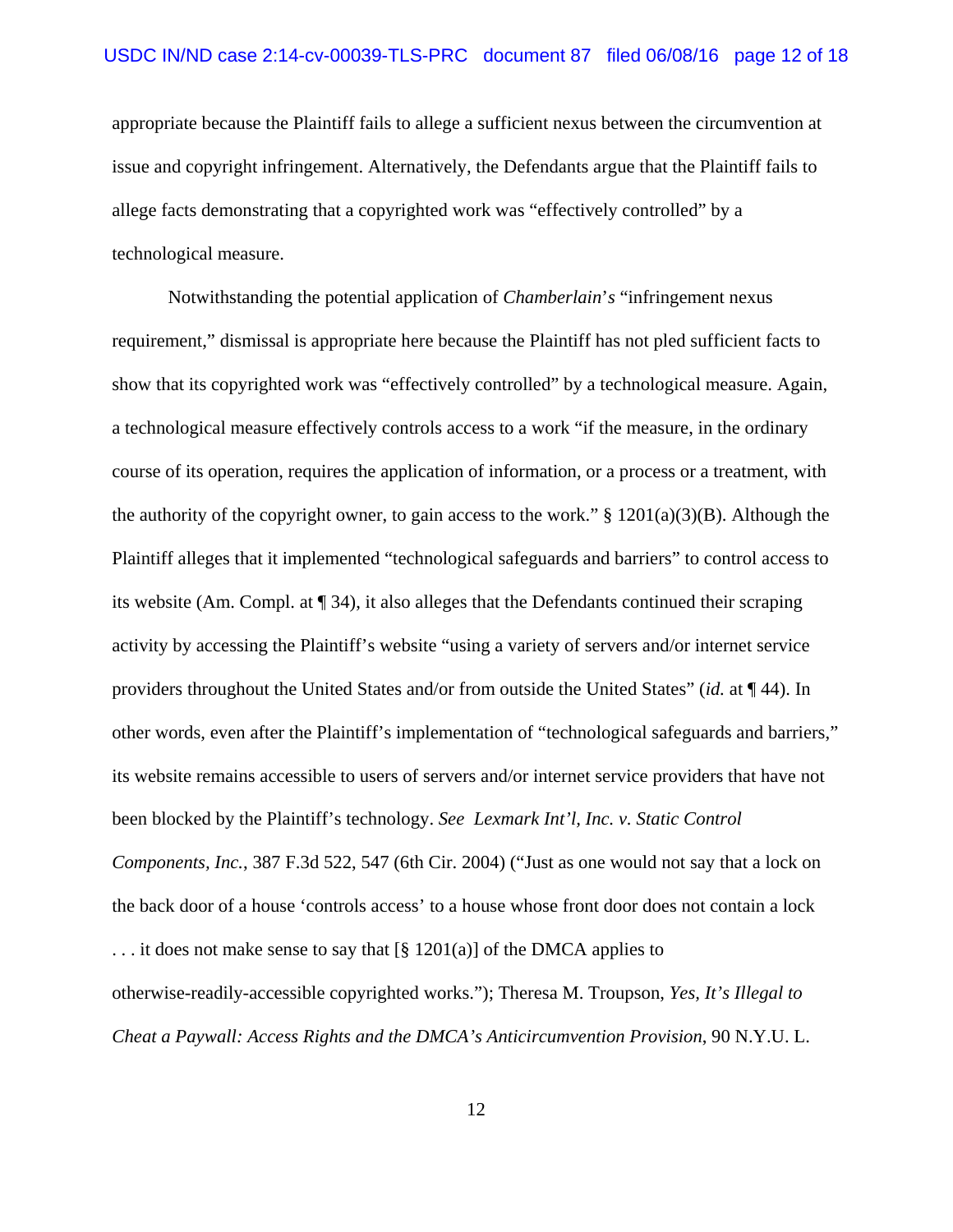Rev. 325, 339 (2015) ("[A] technological protection measure must serve as a gatekeeper for all access; after all, a locked back door can hardly be said to effectively control access to a house if its front door is wide open."). Absent allegations that a user of the Plaintiff's website is required to apply "information or a process or treatment" to gain access (e.g., by providing a password), the Court is not convinced that the DMCA covers the alleged conduct at issue.

Accordingly, Count II will be dismissed without prejudice, with leave to refile if the Plaintiff is able to successfully amend its complaint consistent with this Order within 14 days of the date of this Order. *See Foster v. DeLuca*, 545 F.3d 582, 584 (7th Cir. 2008) ("District courts routinely do not terminate a case at the same time that they grant a defendant's motion to dismiss; rather, they generally dismiss the plaintiff's complaint without prejudice and give the plaintiff at least one opportunity to amend her complaint."); *Barry Aviation Inc. v. Land O'Lakes Mun. Airport Comm'n*, 377 F.3d 682, 687 (7th Cir. 2004) (stating that the general rule is that "the district court should grant leave to amend after granting a motion to dismiss").

### **C. Breach of Contract Claim (Counts III)**

The Plaintiff also asserts breach of contract, alleging that the Defendants violated its Terms and Conditions, which appear on its website and prohibit the "systematic retrieval (including by use or data mining, robots, or other extraction tools) of data or other content from the [Plaintiff's] website." (Am. Compl. ¶ 5 (quoting Ex. A., Pl.'s Terms and Conditions).) Users of the Plaintiff's website "signify their acceptance of the [Plaintiff's] Terms and Conditions by virtue of their access and use of the Site." (*Id.* at ¶ 28 ("The Terms and Conditions state that, '[b]y using the Site, you signify your agreement to these terms and conditions and [the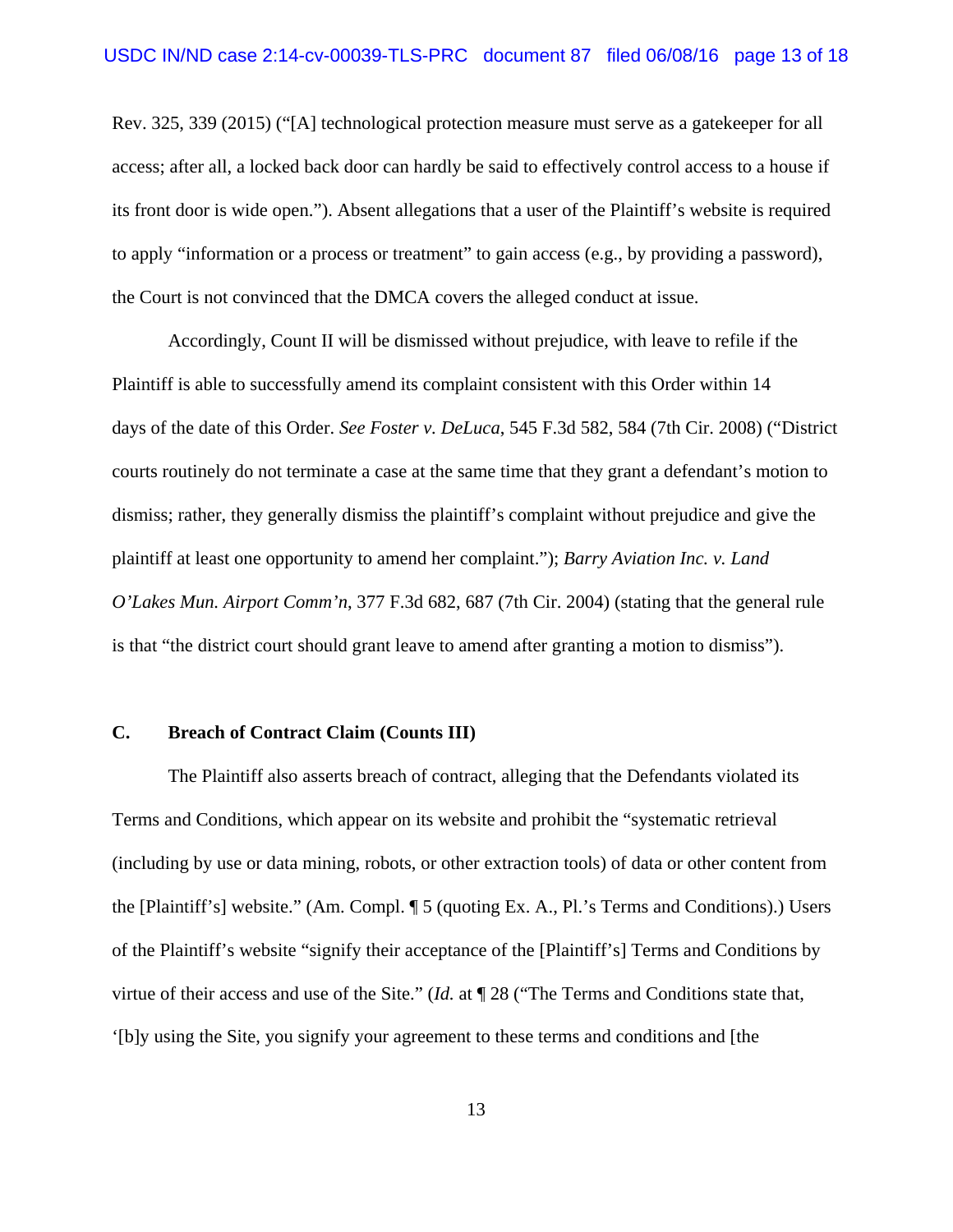Plaintiff's] Privacy Policy.'").)

As an initial matter, because the Plaintiff's federal claims create a basis for subject matter jurisdiction pursuant to 28 U.S.C. § 1331 (federal question), the Court has jurisdiction over the Plaintiff's state claims pursuant to 28 U.S.C. § 1367 (supplemental jurisdiction). Under the familiar rule of *Erie Railroad Co. v. Tompkins*, 304 U.S. 64 (1938)—which is applicable to state law claims that are brought through supplemental jurisdiction, *Houben v. Telular Corp.*, 309 F.3d 1028, 1032 (7th Cir. 2012)—a federal court sitting in diversity applies the substantive law of the state in which it sits; which in this case, is the substantive law of Indiana.

"The law concerning contracts is well settled in Indiana. An offer, acceptance, plus consideration make up the basis for a contract." *Dimizio v. Romo*, 756 N.E.2d 1018, 1022 (Ind. Ct. App. 2001). "A mutual assent or a meeting of the minds on all essential elements or terms must exist in order to form a binding contract." *Homer v. Burman*, 743 N.E.2d 1144, 1146–47 (Ind. Ct. App. 2001) ("Assent to th[e] terms of a contract may be expressed by acts which manifest acceptance.") (internal quotation marks and citation omitted). But as far as the Court can tell, Indiana courts have not weighed in on the validity of so-called "browsewrap agreements," which is the type of agreement at issue here. *See Sgouros v. TransUnion Corp*, No. 14 C 1850, 2015 WL 507584, at \*6 (N.D. Ill. Feb. 5, 2015) (noting that browsewrap agreements "do not require users to sign a document or click an 'accept' or 'I agree' button, so users are considered to give assent simply by using the website.") (internal quotation marks and citation omitted). $3$ 

<sup>&</sup>lt;sup>3</sup>An alternative to a browsewrap agreement is a "clickwrap agreement," which requires an affirmative act on the part of the user to manifest assent—namely, the user's clicking of a button accompanying a statement instructing the user that their click constitutes acceptance to the terms at issue. *Sgouros*, 2015 WL 507584, at \*4.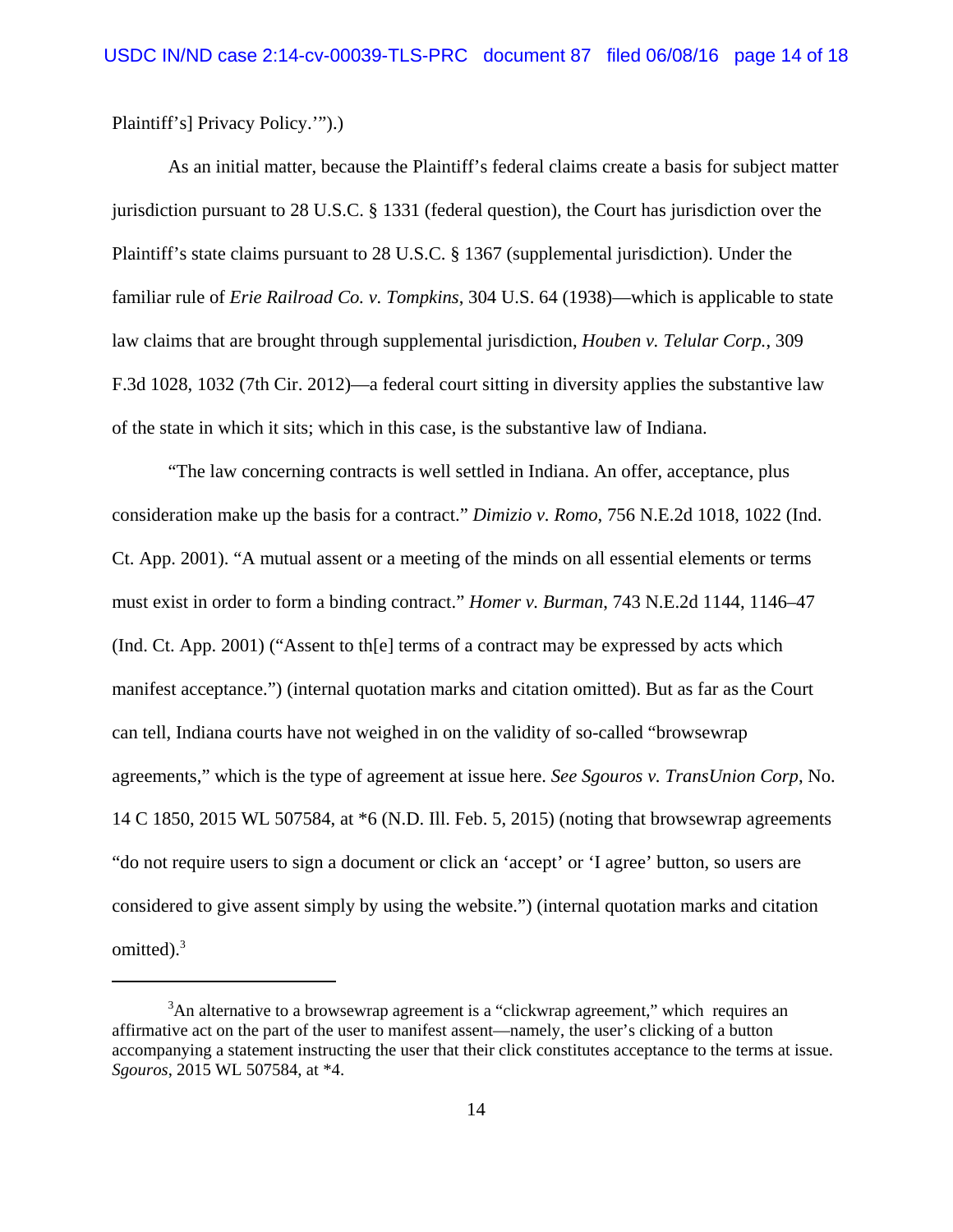However, several district courts in this Circuit have found browsewrap agreements to be enforceable when a user has actual or constructive knowledge of the website's terms and conditions. *See, e.g., id.* at \*6; *Hussein v. Coinabul, LLC*, No. 14 C 5735, 2014 WL 7261240, at \*2–3 (N.D. Ill. Dec. 19, 2014); *Van Tassell v. United Mktg. Grp., LLC*, 795 F. Supp. 2d 770, 790–91 (N.D. Ill. 2011); *see also Nguyen v. Barnes & Noble*, 763 F.3d 1171, 1176 (9th Cir. 2014)*.* Thus, "[w]hen there is no evidence that users had actual knowledge of terms at issue, the

validity of a browsewrap contract hinges on whether a website provided reasonable notice of the

terms of the contract, i.e., whether users could have completed their purchases without ever

having notice that their purchases are bound by the terms." *Sgouros*, 2015 WL 507584, at \*6

(internal quotation marks and citation omitted).

The Defendants argue that the Plaintiff has failed to allege the existence of an enforceable browsewrap agreement; namely, by failing to show that the Defendants had actual or constructive notice of the Terms and Conditions. The Defendants note that

[t]he hyperlink directing users to Plaintiff's Terms of Use is listed below 16 other links at the bottom of every page of the CouponCabin website. And while the hyperlink's font (white) is adequately contrasted by the color of its background (grey), it is buried at the bottom of each webpage. On the homepage alone, a user must scroll through nine screen shots to arrive at the hyperlink of the Terms and Conditions. Additionally, if printing the homepage, the hyperlink appears at the end of a 14-page printout.

(Defs.' Br. 18 (internal quotation marks and citations omitted).)

After reviewing the Plaintiff's website, as presented in the Defendants' exhibit [ECF No.

66-1], the Court agrees that a user is not immediately confronted with the Plaintiff's Terms and

Conditions; and therefore, a reasonable argument can be made that the Terms and Conditions fail

to provide constructive notice. Nevertheless, the Court is required to view the complaint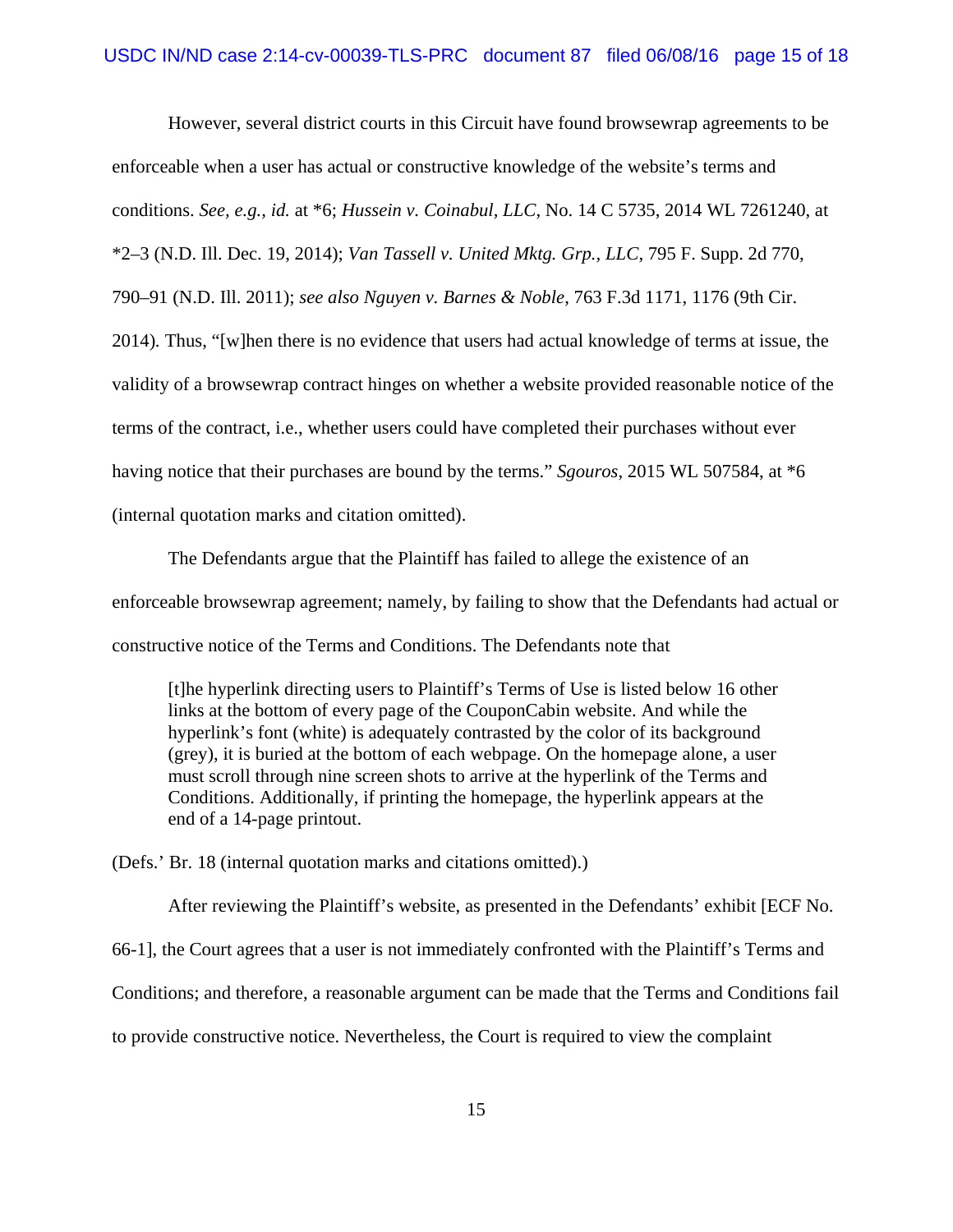allegations in a light most favorable to the Plaintiff, and accept as true all reasonable inferences to be drawn from the allegations. *Whirlpool*, 67 F.3d at 608. The Court is therefore reluctant to declare the browsewrap agreement's unenforceability at this early stage of the litigation—particularly in light of the Plaintiff's allegations that the Defendants "knowingly and intentionally circumvented [the Plaintiff's] security measures in order to continue their data scraping activities" (Am. Compl. ¶ 40), even after the Plaintiff communicated with the Defendants and "demand[ed] that they cease and desist their data scraping, misappropriation of Coupon Content or data from the [Plaintiff's] website" (*id.* at ¶ 74). Based on these pleadings, a determination as to whether the Defendants had sufficient notice of the Terms and Conditions is more appropriately answered at a later point in the litigation.

# **II. Rule 12(e) Motion for a More Definite Statement**

Lastly, the Defendants move for a more definite statement pursuant to Rule 12(e). A motion for a more definite statement will be granted if a "pleading to which a responsive pleading is allowed but which is so vague or ambiguous that the party cannot reasonably prepare a response." Fed. R. Civ. P. 12(e). "[B]ecause of the availability of extensive discovery, Rule 12(e) motions are disfavored and reserved for 'the rare case' where the answering party will not be able to frame a responsive pleading. Thus, courts seldom grant these motions unless the complaint is downright unintelligible or the heightened requirements of Rule 9(b) apply." *Nikolic v. St. Catherine Hosp.*, No. 2:10 CV 406, 2011 WL 4537911, at \*6 (N.D. Ind. Sept. 28, 2011) (quoting *Schaedler v. Reading Eagle Publ'n, Inc.*, 370 F.2d 795, 798 (3d Cir. 1967) and citing *Bank of Am. Leasing & Capital, LLC v. Global Grp., Inc.*, 2:10–CV–390–WCL–PRC,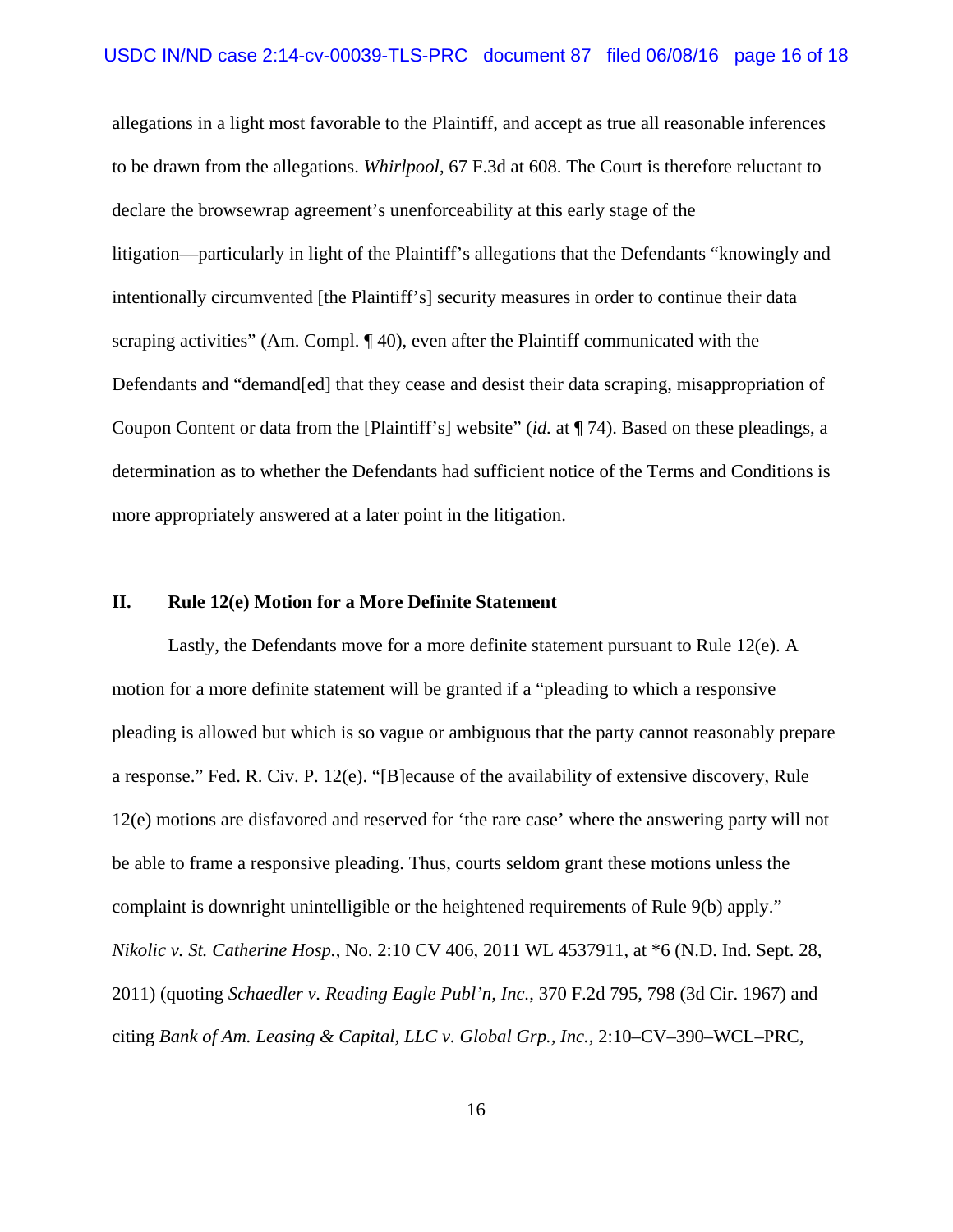2011 WL 53088, at \*1 (N.D. Ind. Jan.7, 2011) (explaining that Rule 12(e) motions are disfavored, but are appropriate where the plaintiff fails to satisfy Rule 9(b)), *MacNeil Auto. Prods., Ltd. v. Cannon Auto. Ltd.*, 715 F. Supp. 2d 786, 790 (N.D. Ill. 2010) (emphasizing that motions for a more definite statement do not lie as a substitute for discovery; they should be granted only where the attacked pleading is so unintelligible that the movant cannot respond), and *Moore v. Fid. Fin. Servs., Inc.*, 869 F. Supp. 557, 559–61 (N.D. Ill. 1994) (denying a Rule 12(e) motion where discovery would allow the defendant to "easily" determine the plaintiff's contentions)).

Although the Plaintiff's claims are not subject to heightened pleading standards, the Defendants argue that the Amended Complaint is insufficient because it includes generalized allegations "without specifically articulating any actions attributable to a single defendant."4 (Defs.' Br. 21.) For support, the Defendants cite *Parker v. Brush Wellman, Inc.*, 377 F. Supp. 2d 1290 (N.D. Ga. 2005), a class action lawsuit against multiple defendants, all of whom were involved in the manufacture and/or use of products containing beryllium, a toxic substance. *Id.* at 1292. The plaintiffs asserted that they were exposed to a respirable form of the substance; but as the court noted, their complaint included "no factual allegations regarding whether [p]laintiffs were exposed to each individual [d]efendant's beryllium-containing products, nor are there any allegations regarding the approximate times (i.e., approximate date ranges) of alleged beryllium

<sup>&</sup>lt;sup>4</sup>The Defendants also criticize the Plaintiff's use of so-called "shotgun pleading," where each count incorporates by reference all preceding paragraphs and counts of the complaint, *see CustomGuide v. CareerBuilder, LLC*, 813 F. Supp. 2d 990, 1001–02 (N.D. Ill. 2011) (noting that courts discourage "shotgun pleading"); along with the Plaintiff's use of the term "on information and belief" at certain points in the pleadings, *see Maclean-Fogg v. Edge Composites, L.L.C.*, Civil Action No. 08 C 6367, 2009 WL 1010426, at  $*6$  (N.D. Ill. Apr. 14, 2009) ("Allegations based exclusively on information and belief are insufficient unless the facts are inaccessible to the pleader, and there is a reasonable basis to suspect the facts are true.").